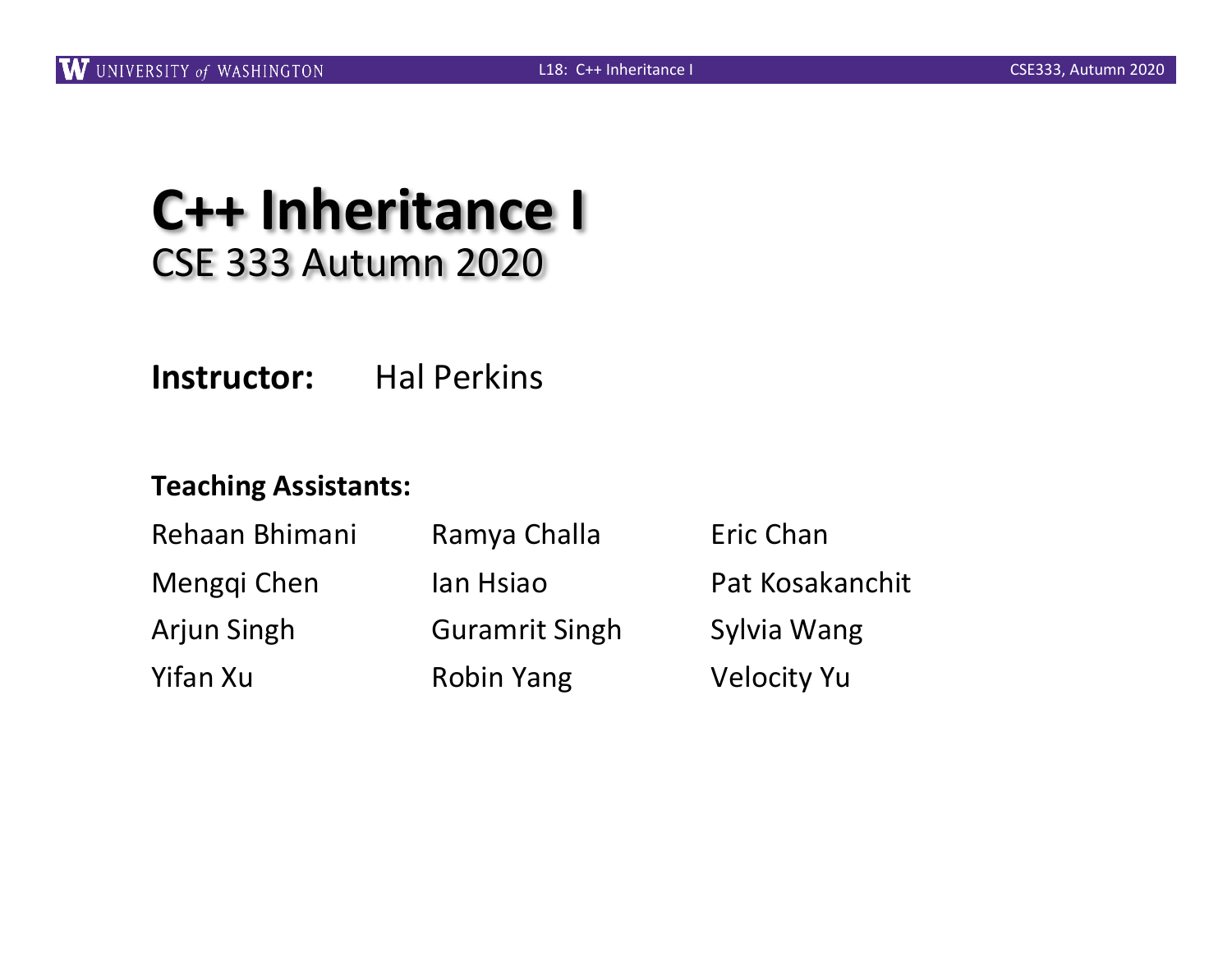# **Administrivia**

- $\div$  New exercise out today (ex 12a), due Wednesday morning
	- wordcount! (and stl map makes it very short!!)
- ↓ HW3 starter code pushed to repos Friday
	- Sections this week will look at hw3 + tools for debugging disk files
		- Please read assignment and explore starter code before then
- $\cdot$  If you have not voted yet, use ballot drop boxes before 8pm tomorrow
	- Should be one over by Schmitz Hall, among many others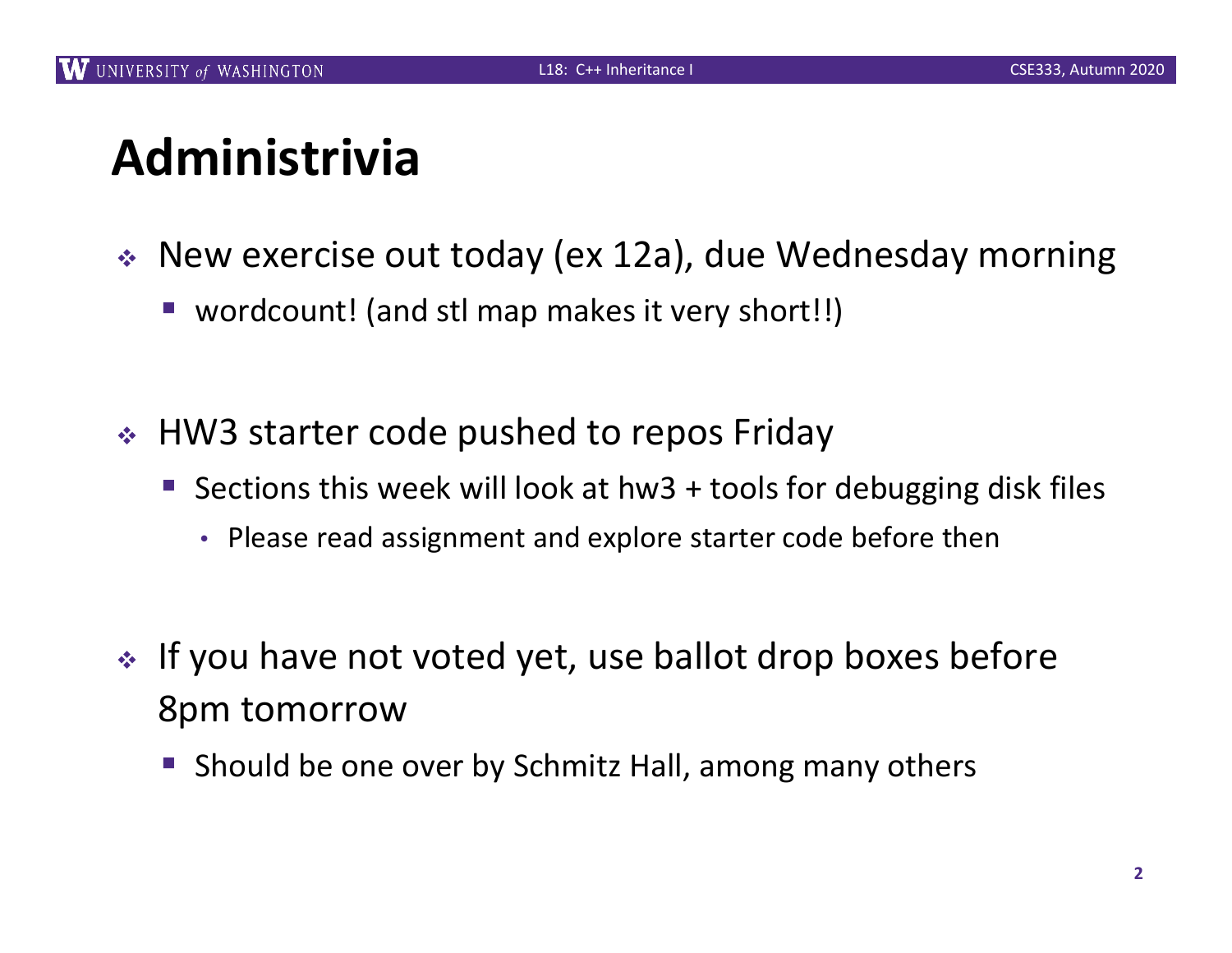# **Administrivia (added Wed.)**

- $\bullet$  No new exercise today. We'll have one covering inheritance and subclasses out Friday, due Monday, once we've gotten far enough in lecture.
- ↓ How's hw3 going? Any general questions?
- $\div$  Sections tomorrow: how to debug disk files and other hw3 things + more!
	- Be there!!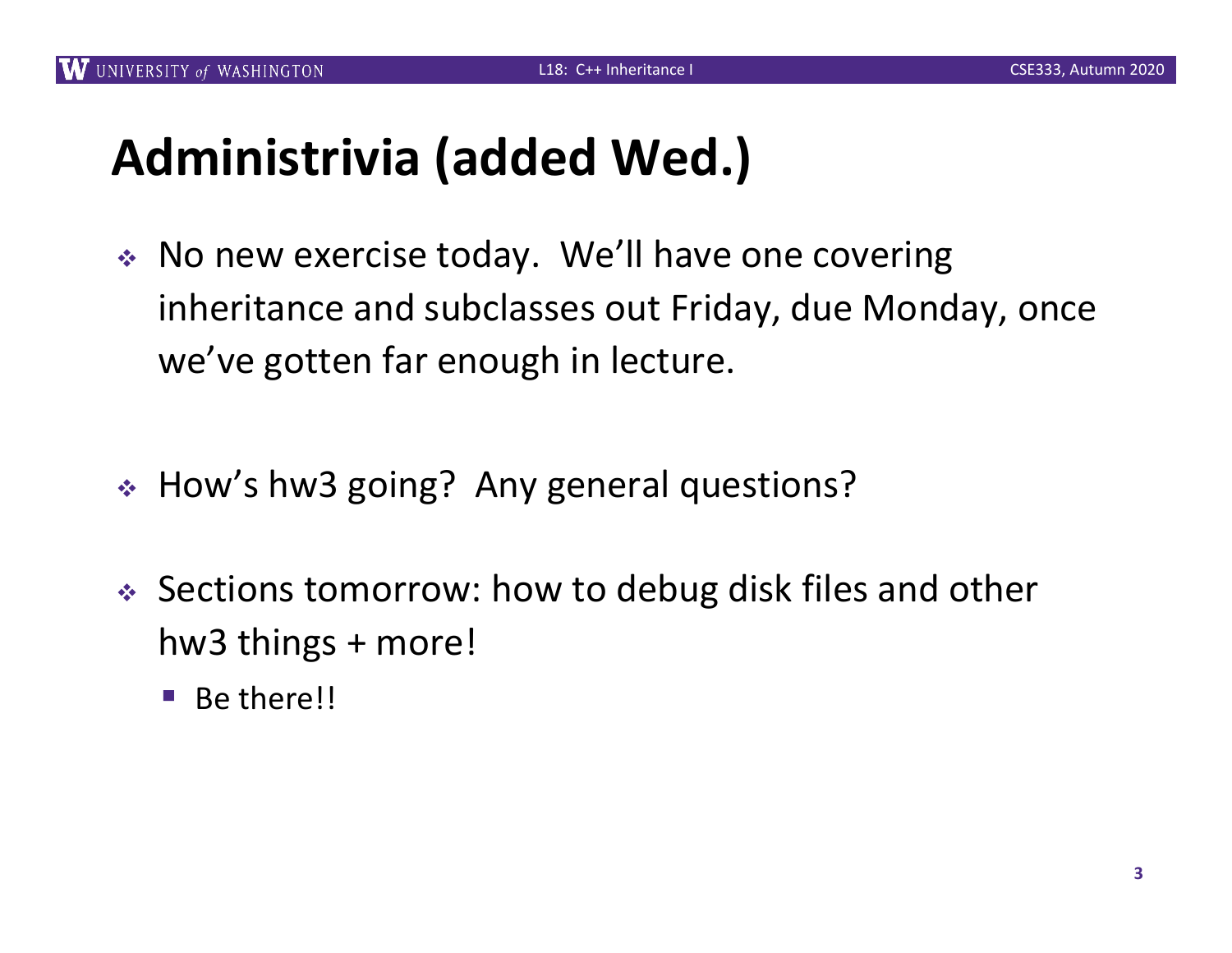# **Lecture Outline**

- <sup>v</sup> **C++ Inheritance**
	- § **Review of basic idea**
	- § **Dynamic Dispatch**
	- § **vtables and vptr**

#### <sup>v</sup> Reference: *C++ Primer*, Chapter 15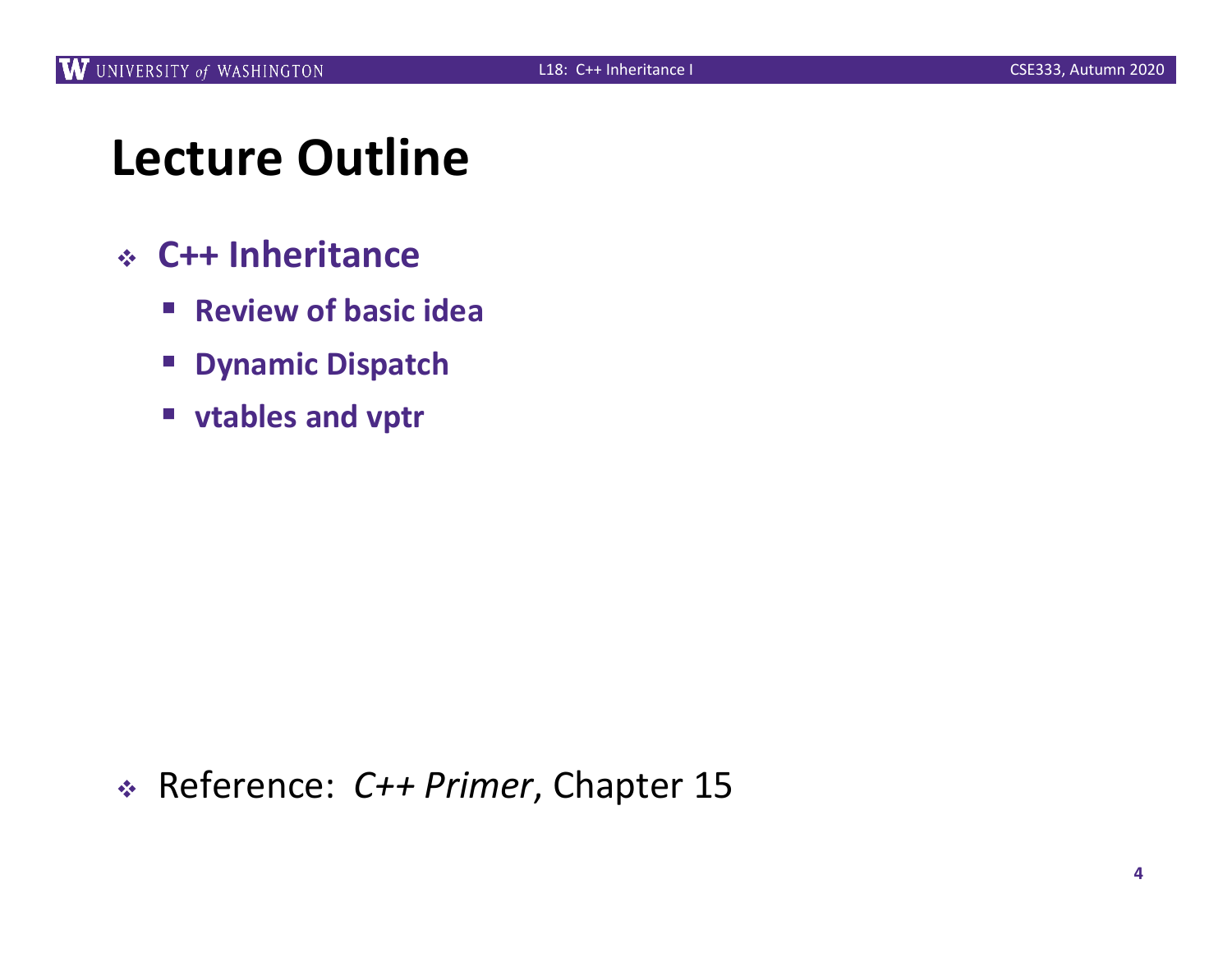## **Overview of Next Two Lectures**

- $\div$  C++ inheritance
	- Review of basic idea (pretty much the same as in Java)
	- What's different in C++ (compared to Java)
		- *Static vs dynamic dispatch - virtual functions and vtables (i.e., dynamic dispatch) are optional*
		- *Pure virtual functions, abstract classes, why no Java "interfaces"*
		- *Assignment slicing, using class hierarchies with STL*
	- § Casts in C++
	- § Reference: C++ Primer, ch. 15
		- (read it! a lot of how C++ does this looks like Java, but details differ)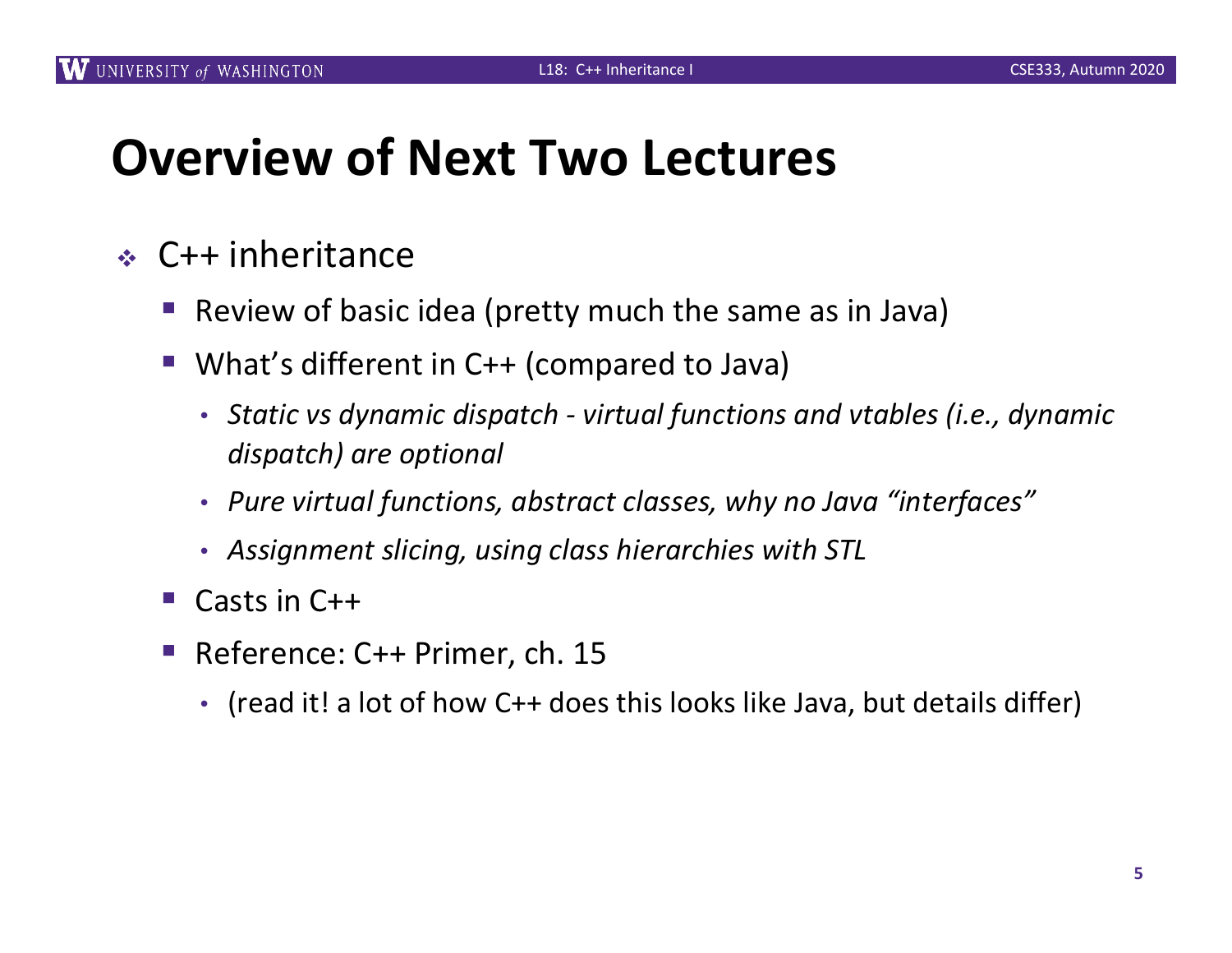# **Stock Portfolio Example**

- ◆ A portfolio represents a person's financial investments
	- § Each *asset* has a cost (*i.e.* how much was paid for it) and a market value (*i.e.* how much it is worth)
		- The difference between the cost and market value is the *profit* (or loss)
	- § Different assets compute market value in different ways
		- A **stock** that you own has a ticker symbol (*e.g.* "GOOG"), a number of shares, share price paid, and current share price
		- A **dividend stock** is a stock that also has dividend payments
		- **Cash** is an asset that never incurs a profit or loss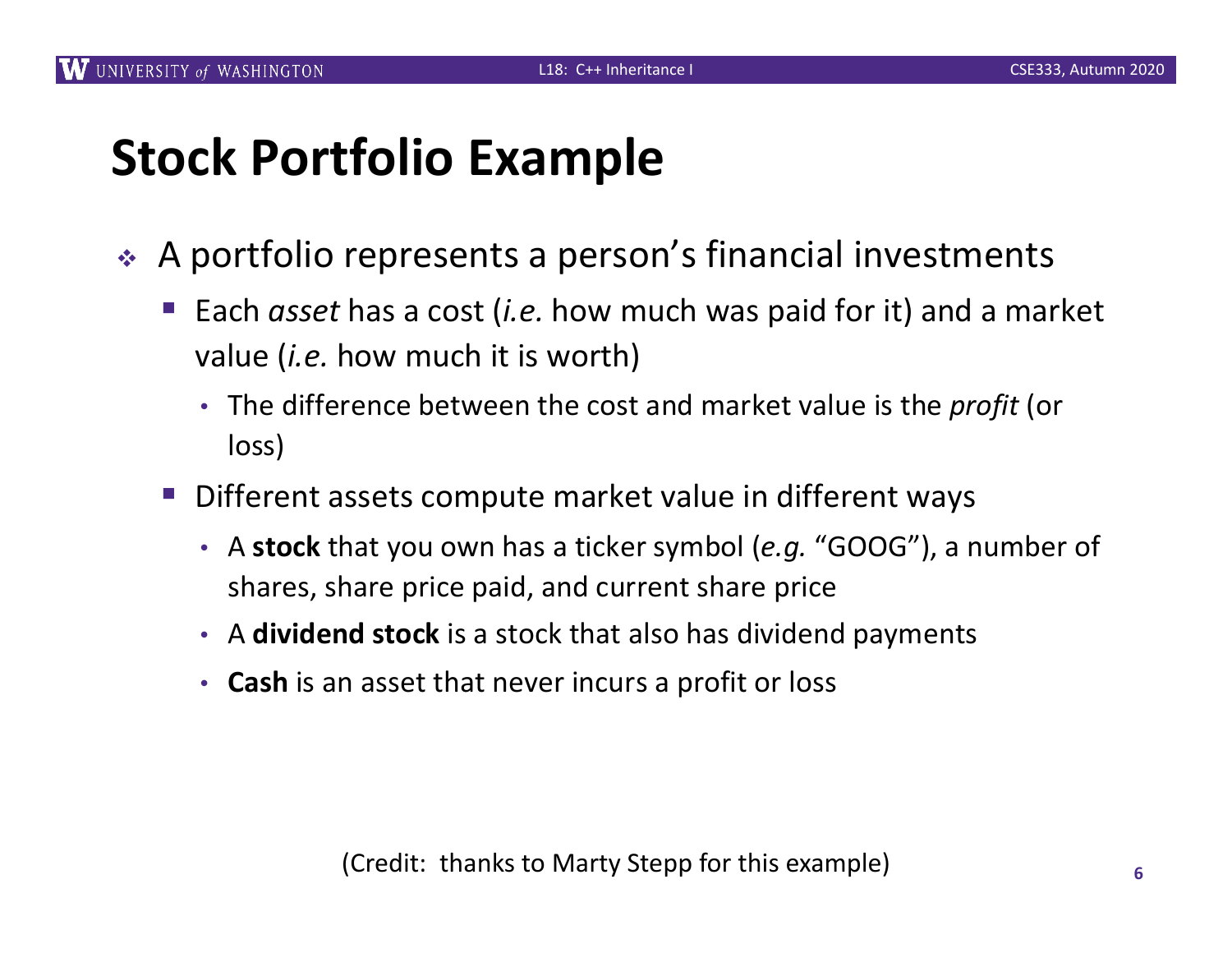# **Design Without Inheritance**

#### • One class per asset type:



| Cash             |  |  |
|------------------|--|--|
| amount           |  |  |
| GetMarketValue() |  |  |
|                  |  |  |
|                  |  |  |

- Redundant!
- § Cannot treat multiple investments together
	- *e.g.* can't have an array or vector of different assets
- $\div$  See sample code in initial design/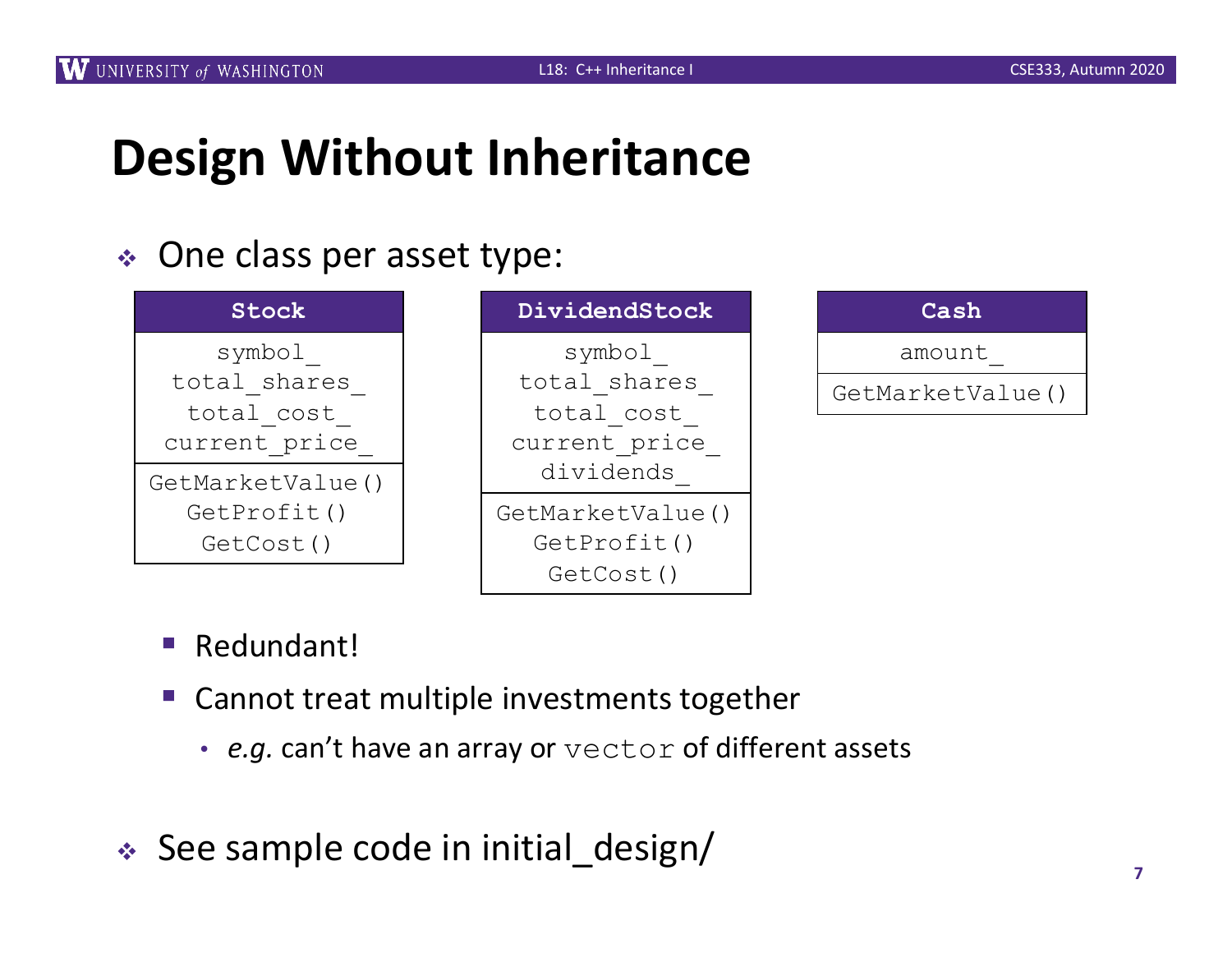# **Inheritance**

- <sup>v</sup> A parent-child "is-a" relationship between classes
	- A child (derived class) extends a parent (base class)
- <sup>v</sup> Benefits:
	- § Code reuse
		- Children can automatically inherit code from parents
	- Polymorphism
		- Ability to redefine existing behavior but preserve the interface
		- Children can override the behavior of the parent
		- Others can make calls on objects without knowing which part of the inheritance tree it is in
	- **Extensibility** 
		- Children can add behavior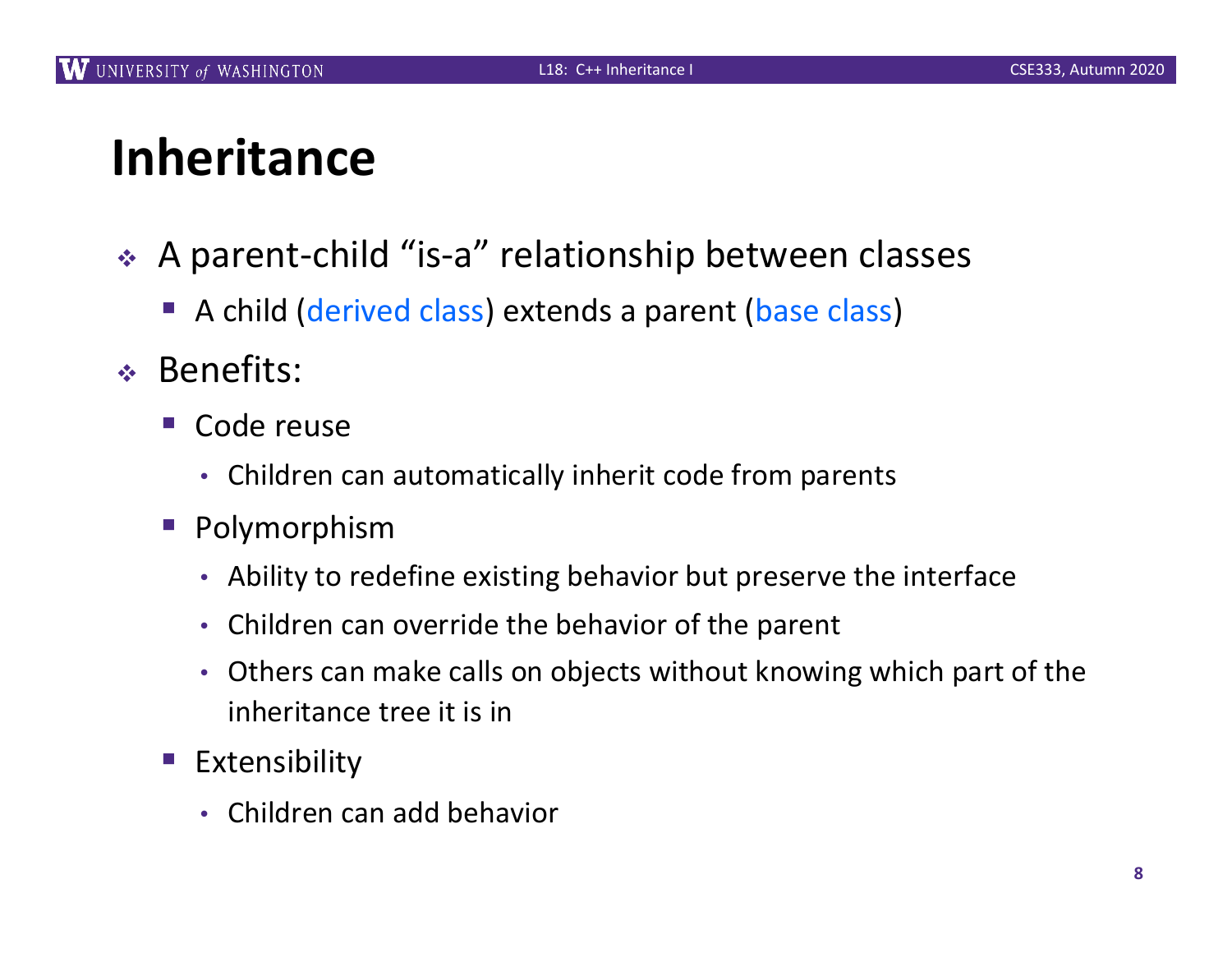# **Terminology**

| Java              | $C++$                |
|-------------------|----------------------|
| <b>Superclass</b> | <b>Base Class</b>    |
| <b>Subclass</b>   | <b>Derived Class</b> |

<sup>v</sup> Mean the same things. You'll hear both.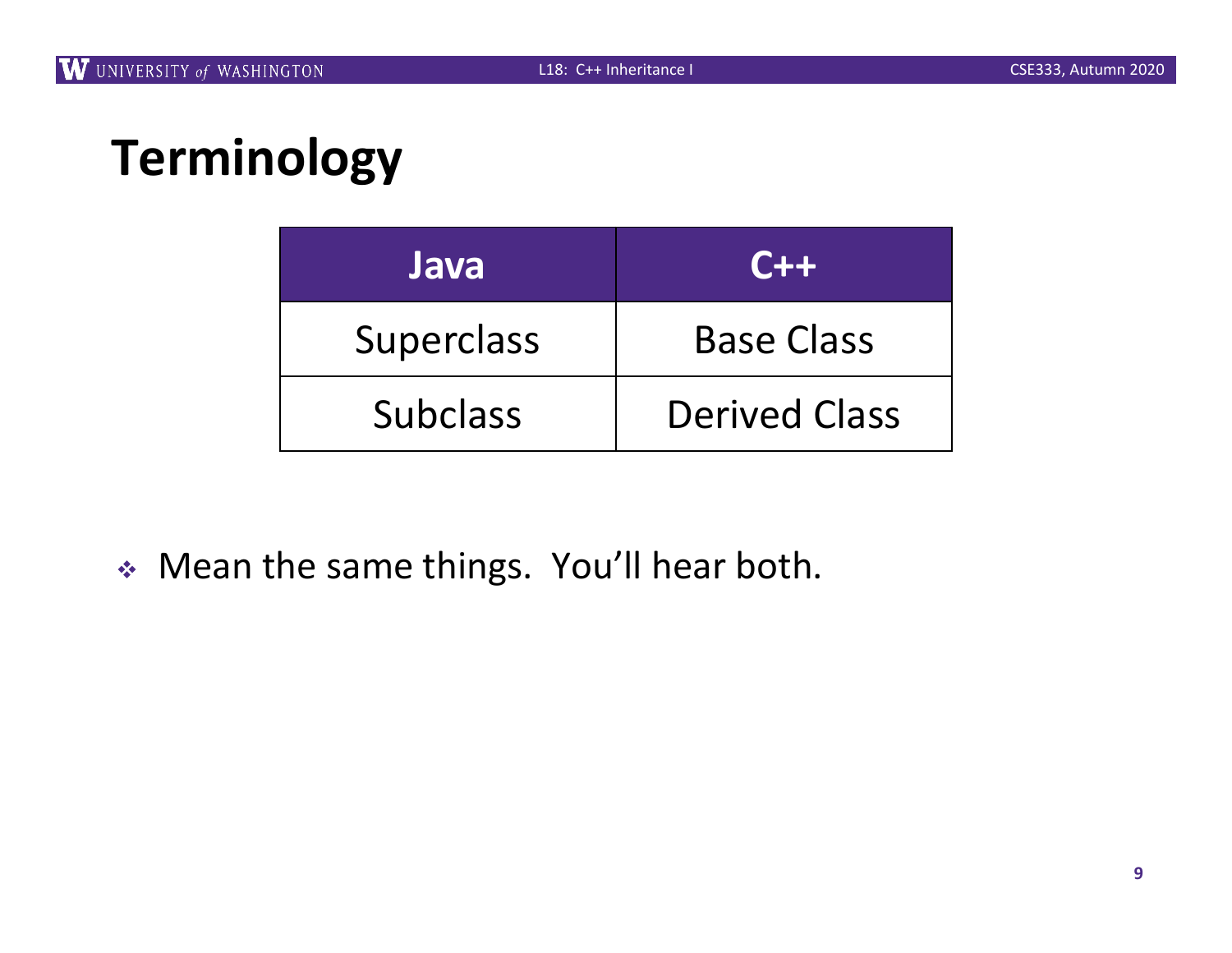## **Design With Inheritance**

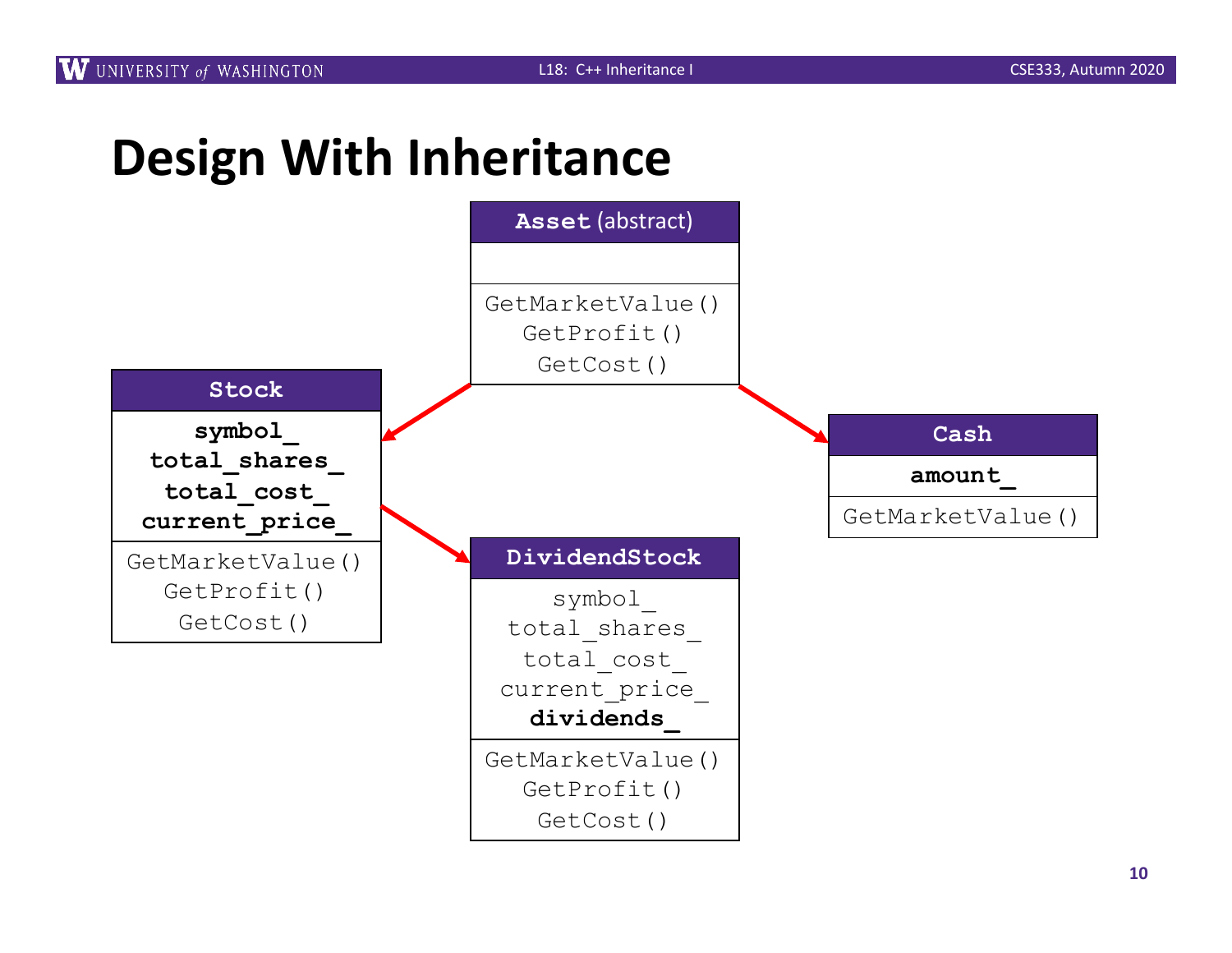#### **Like Java: Access Modifiers**

- \* public: visible to all other classes
- <sup>v</sup> protected: visible to current class and its *derived* classes
- \* private: visible only to the current class
- Use protected for class members only when
	- Class is designed to be extended by subclasses
	- Subclasses must have access but clients should not be allowed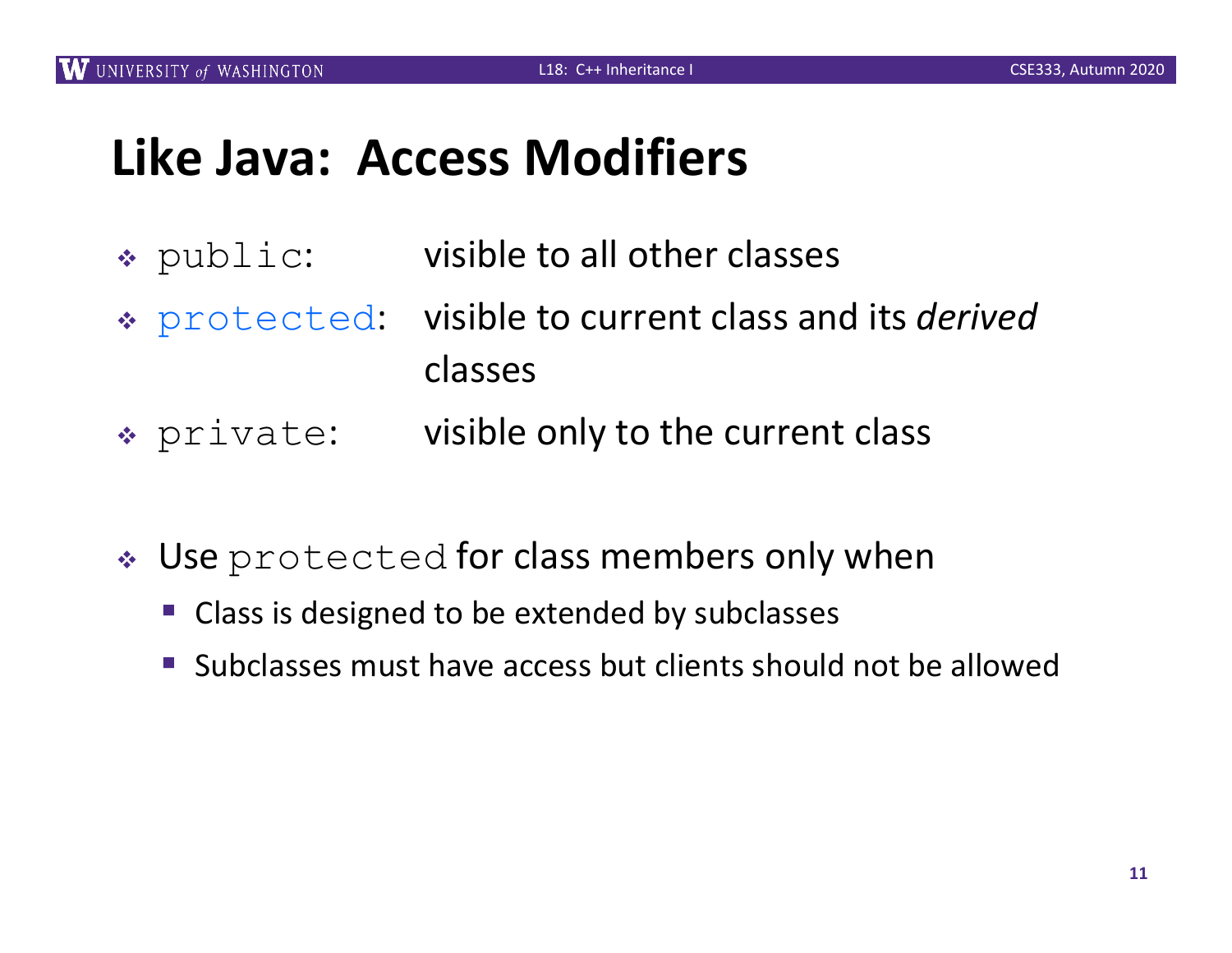# **Class derivation List**

<sup>v</sup> Comma-separated list of classes to inherit from:

```
#include "BaseClass.h"
class Name : public BaseClass {
  ...
};
```
- § Focus on single inheritance, but *multiple inheritance* possible
- ◆ Almost always you will want public inheritance
	- § Acts like extends does in Java
	- § Any member that is non-private in the base class is the same in the derived class; both *interface and implementation inheritance*
		- Except that constructors, destructors, copy constructor, and assignment operator are *never* inherited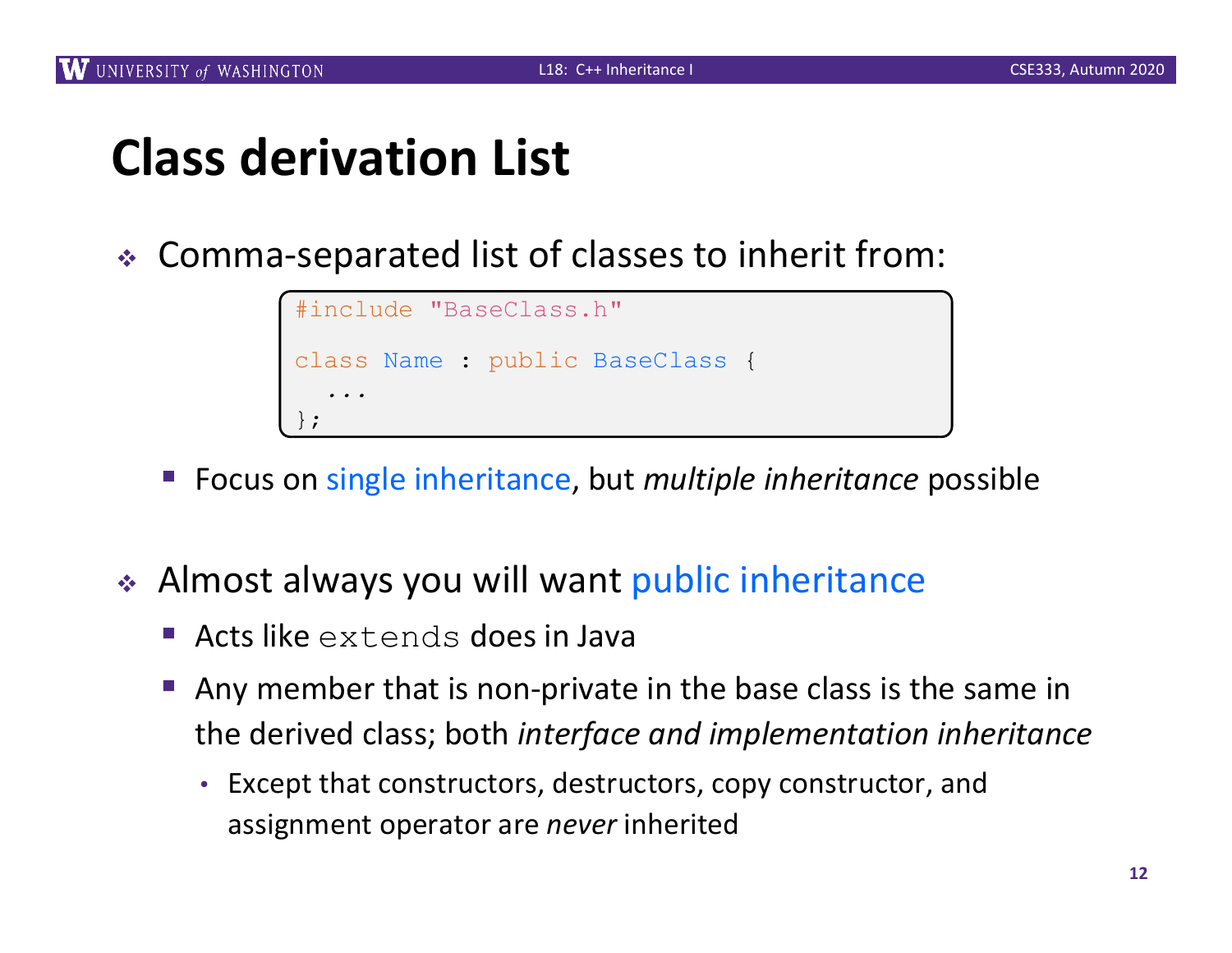### **Back to Stocks**





BASE DERIVED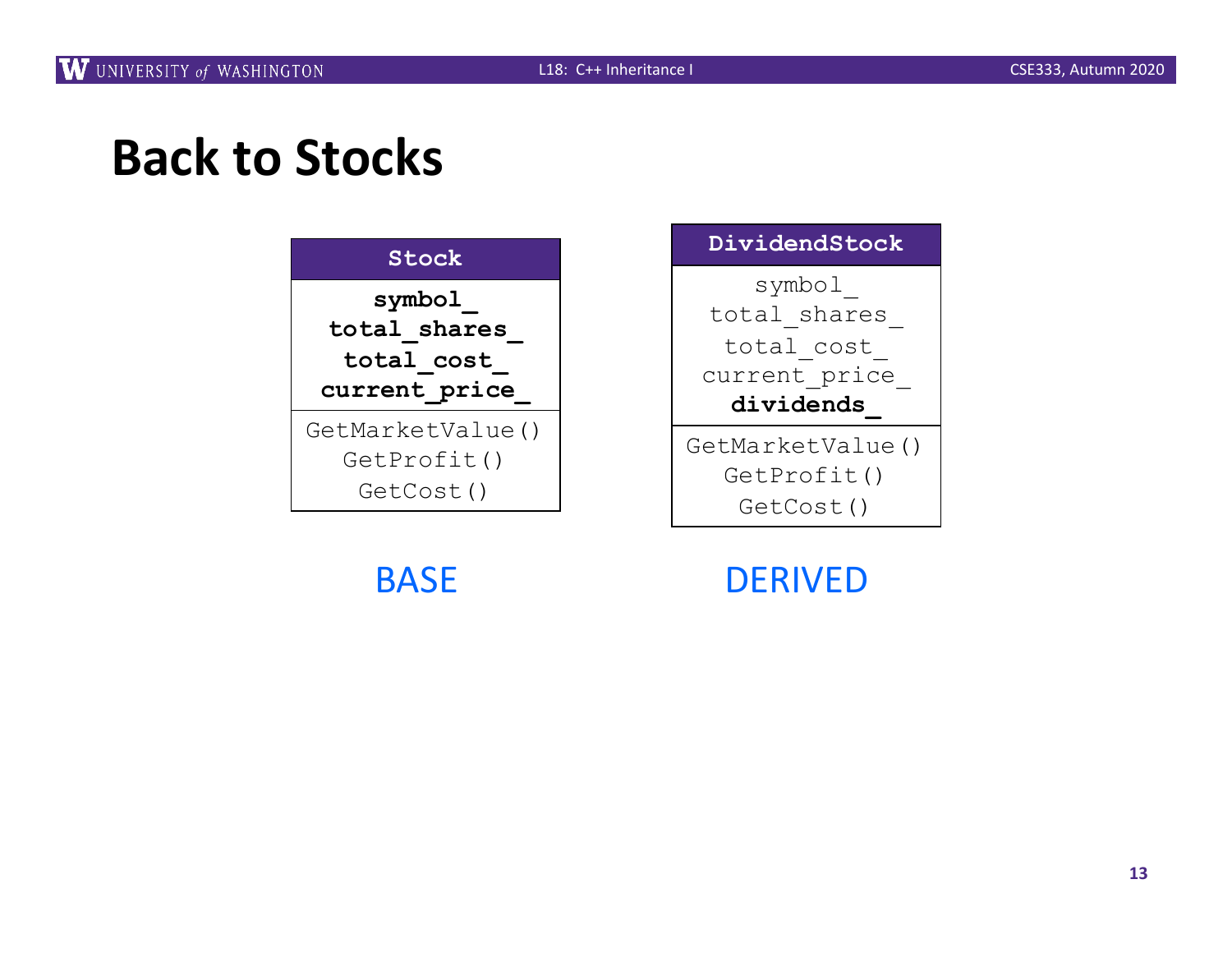## **Back to Stocks**



- A derived class:
	- Inherits the behavior and state (specification) of the base class
	- **Overrides** some of the base class' member functions (opt.)
	- **Extends** the base class with new member functions, variables (opt.)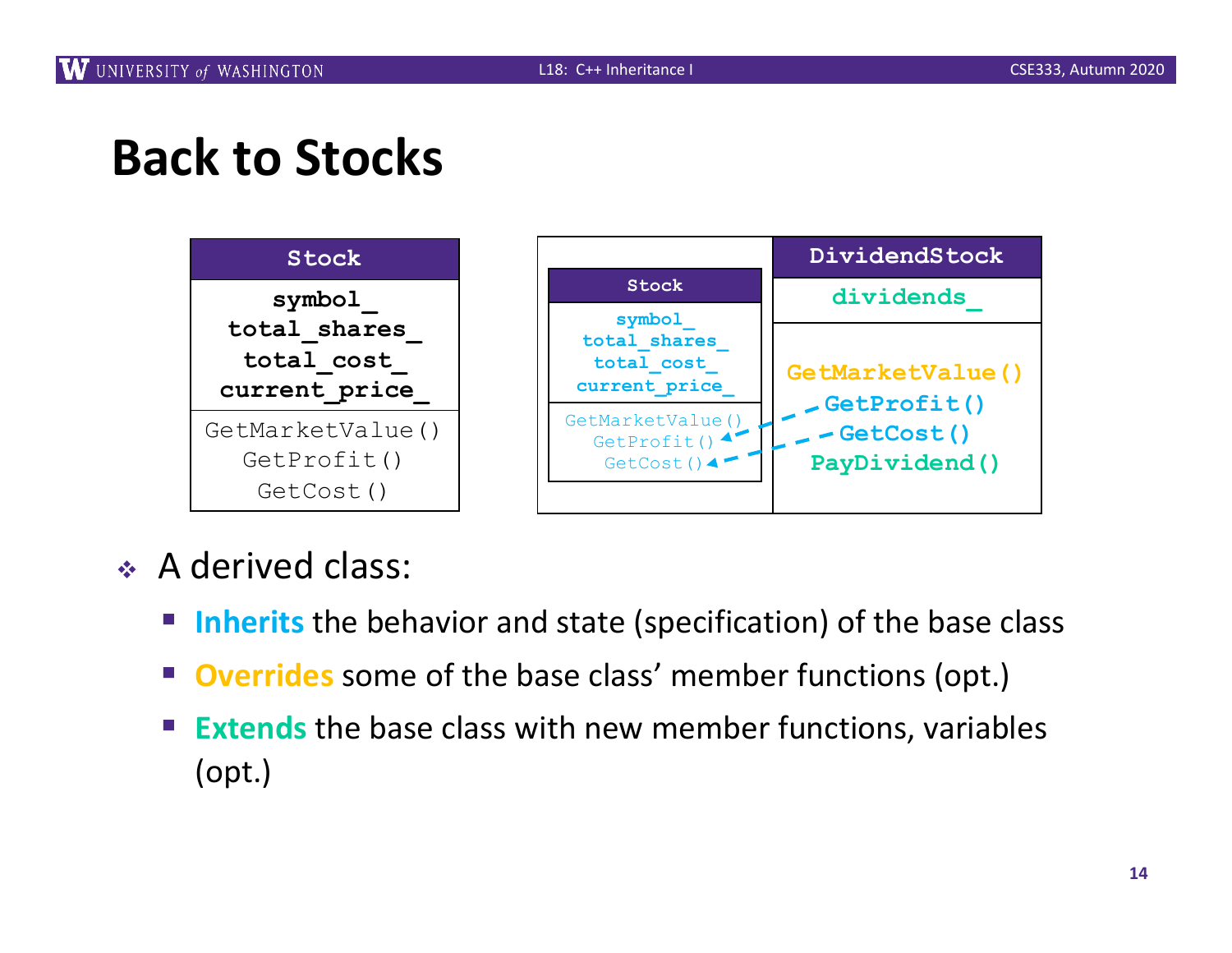## **Like Java: Dynamic Dispatch**

- ↓ Usually, when a derived function is available for an object, we want the derived function to be invoked
	- § This requires a *run time* decision of what code to invoke
	- § This is similar to Java
- ◆ A member function invoked on an object should be the *most derived function* accessible to the object's visible type
	- § Can determine what to invoke from the *object* itself
- <sup>v</sup> Example: PrintStock(Stock \*s) { s->Print() }
	- § Calls Print() function appropriate to Stock, DividendStock, etc. without knowing the exact class of \*s, other than it is some sort of Stock
	- § So the Stock (DividendStock, etc.) object *itself* has to carry some sort of information that can be used to decide which Print() to call
	- (see inherit-design/useasssets.cc)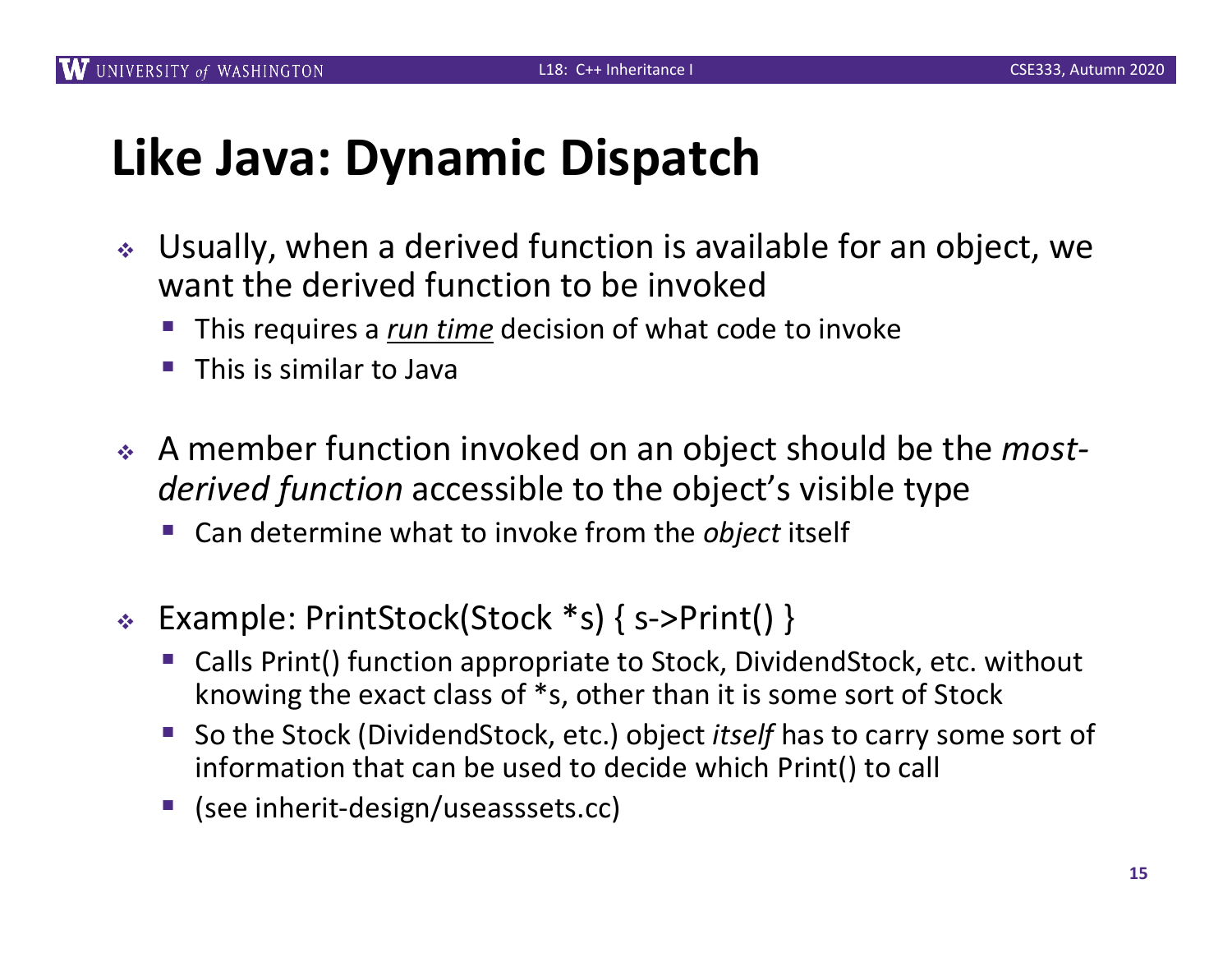# **Requesting Dynamic Dispatch**

- $\div$  Prefix the member function declaration with the virtual keyword
	- Derived/child functions don't need to repeat  $\forall$ irtual, but was traditionally good style to do so
	- This is how method calls work in Java (no virtual keyword needed)
	- You almost always want functions to be virtual
- <sup>v</sup> override keyword (C++11)
	- § Tells compiler this method should be overriding an inherited virtual function – *always* use if available
	- Prevents overloading vs. overriding bugs
- ◆ Both of these are technically *optional* in derived classes
	- § A virtual function is virtual in all subclasses as well
	- § Be consistent and follow local conventions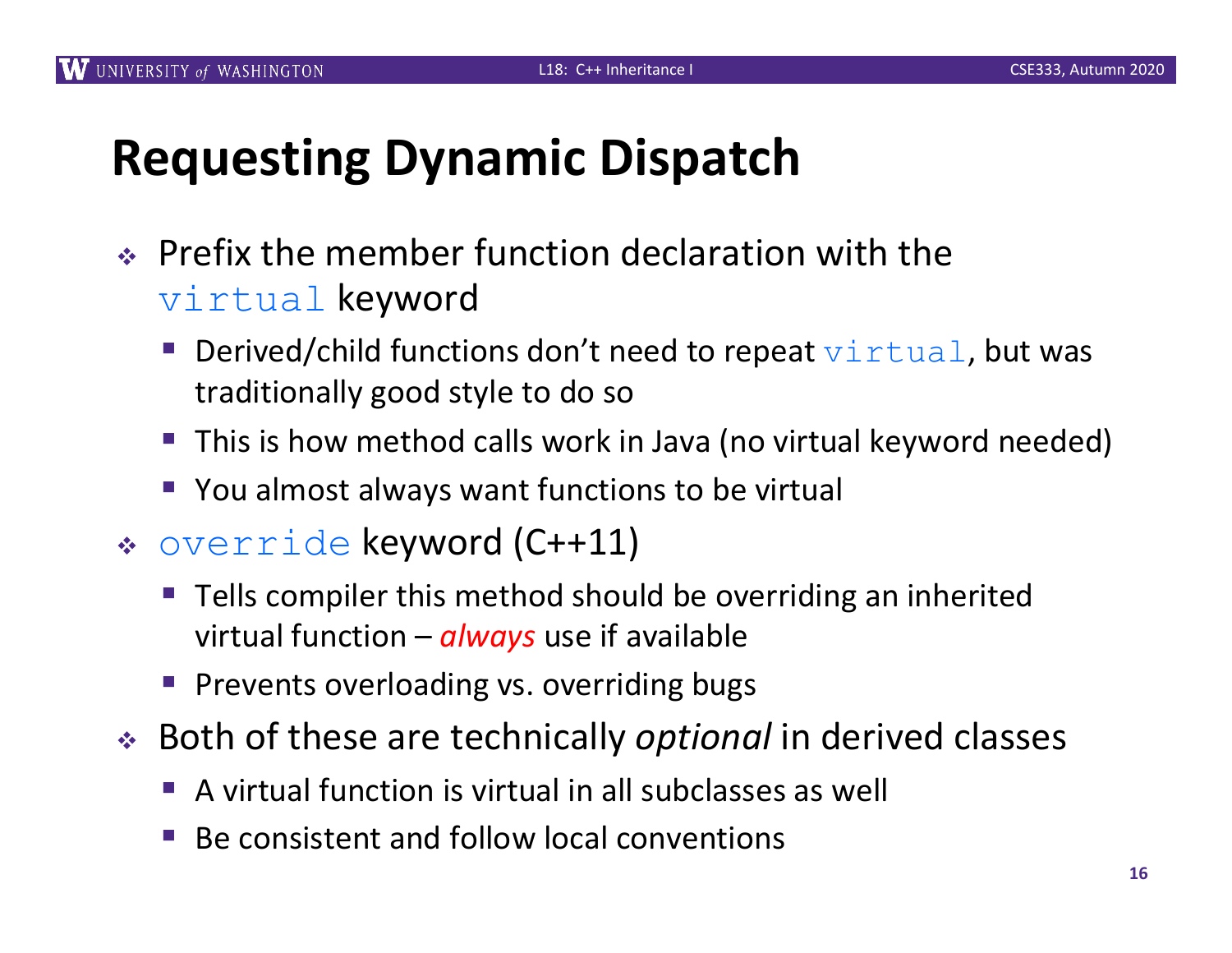#### **Dynamic Dispatch Example**

- $\triangleleft$  When a member function is invoked on an object:
	- The *most-derived function* accessible to the object's visible type is invoked (decided at run time based on actual type of the object)

```
double DividendStock::GetMarketValue() const {
 return get_shares() * get_share_price() + dividends_;
}
double "DividendStock"::GetProfit() const { // inherited
 return GetMarketValue() – GetCost(); 
        } // really Stock::GetProfit()
                                             DividendStock.cc
```

```
double Stock::GetMarketValue() const {
 return get_shares() * get_share_price();
}
double Stock::GetProfit() const {
  return GetMarketValue() – GetCost();
}
```
Stock.cc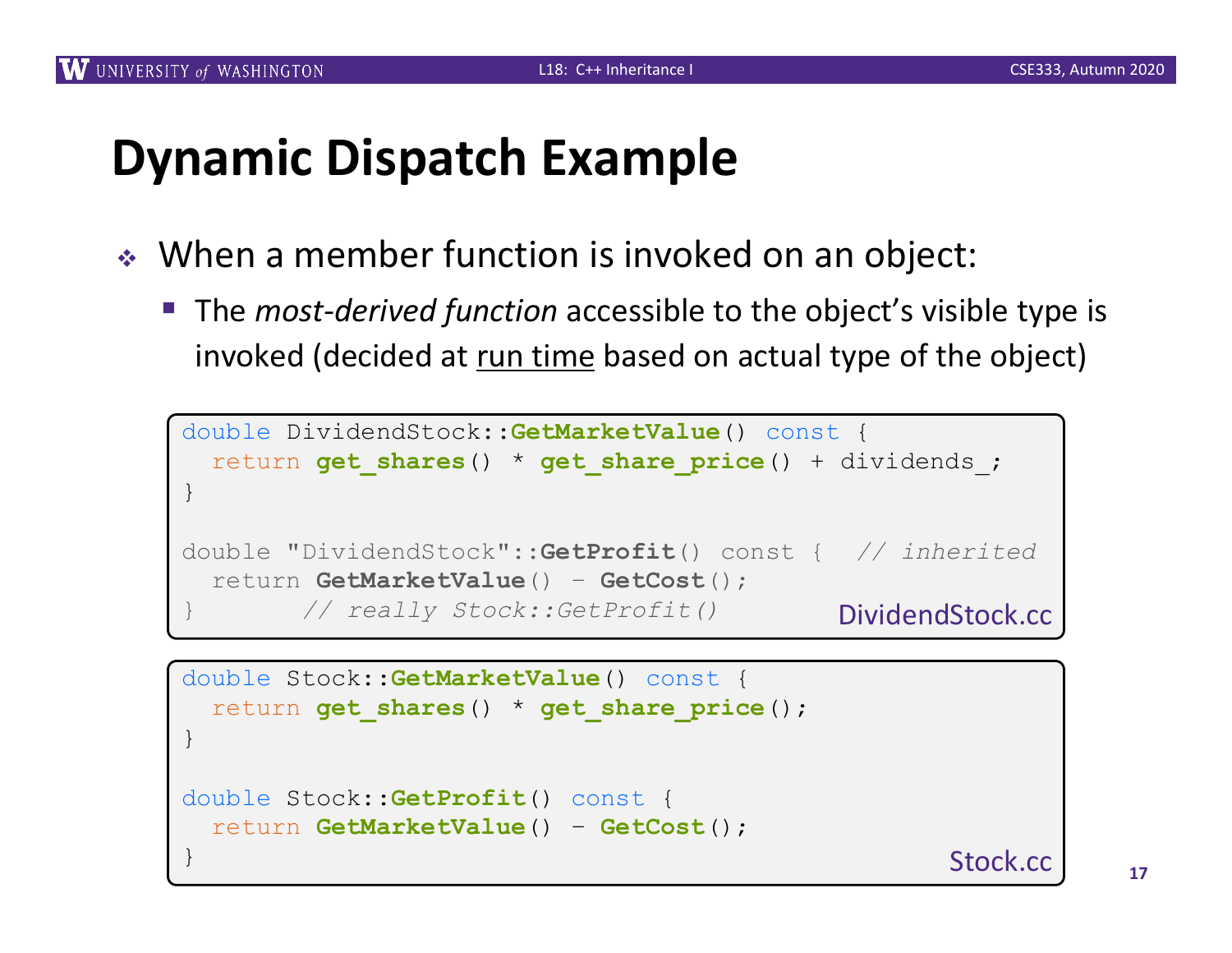#### **Dynamic Dispatch Example**

```
#include "Stock.h"
#include "DividendStock.h"
DividendStock dividend();
DividendStock* ds = &dividend;Stock* s = &dividend; // why is this allowed?
// Invokes DividendStock::GetMarketValue()
ds->GetMarketValue();
// Invokes DividendStock::GetMarketValue()
s->GetMarketValue();
// invokes Stock::GetProfit(), since that method is inherited. 
// Stock::GetProfit() invokes DividendStock::GetMarketValue(), 
// since that is the most-derived accessible function.
s->GetProfit();
```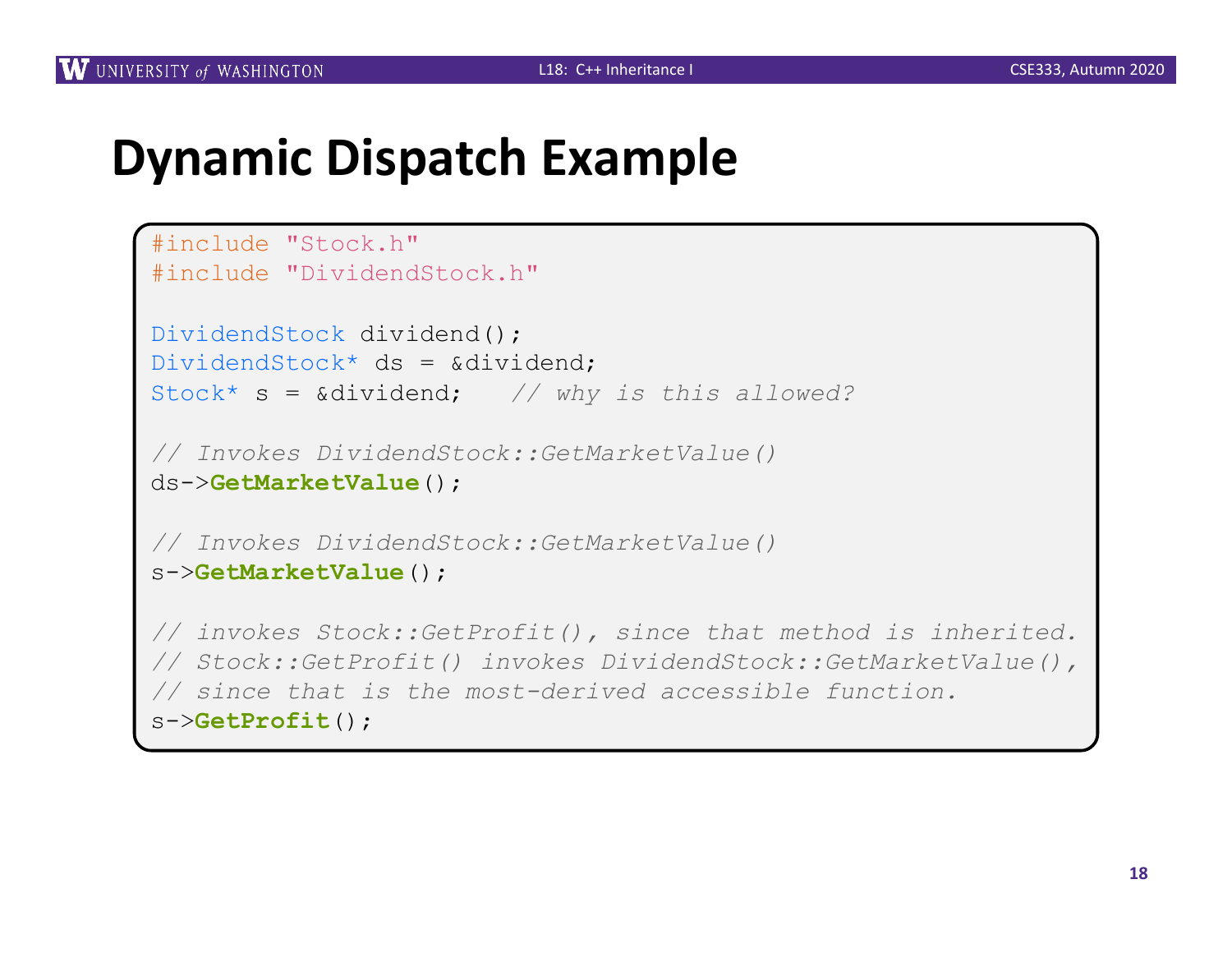#### **Most-Derived**

```
class A {
public:
 // Foo will use dynamic dispatch
 virtual void Foo();
};
class B : public A {
public:
 // B::Foo overrides A::Foo
 virtual void Foo();
};
class C : public B {
 // C inherits B::Foo()
};
```

```
void Bar() {
  A^* a ptr;
  C c;
```

```
a ptr = \&c;
```
}

*// Whose Foo() is called?* a\_ptr->**Foo**();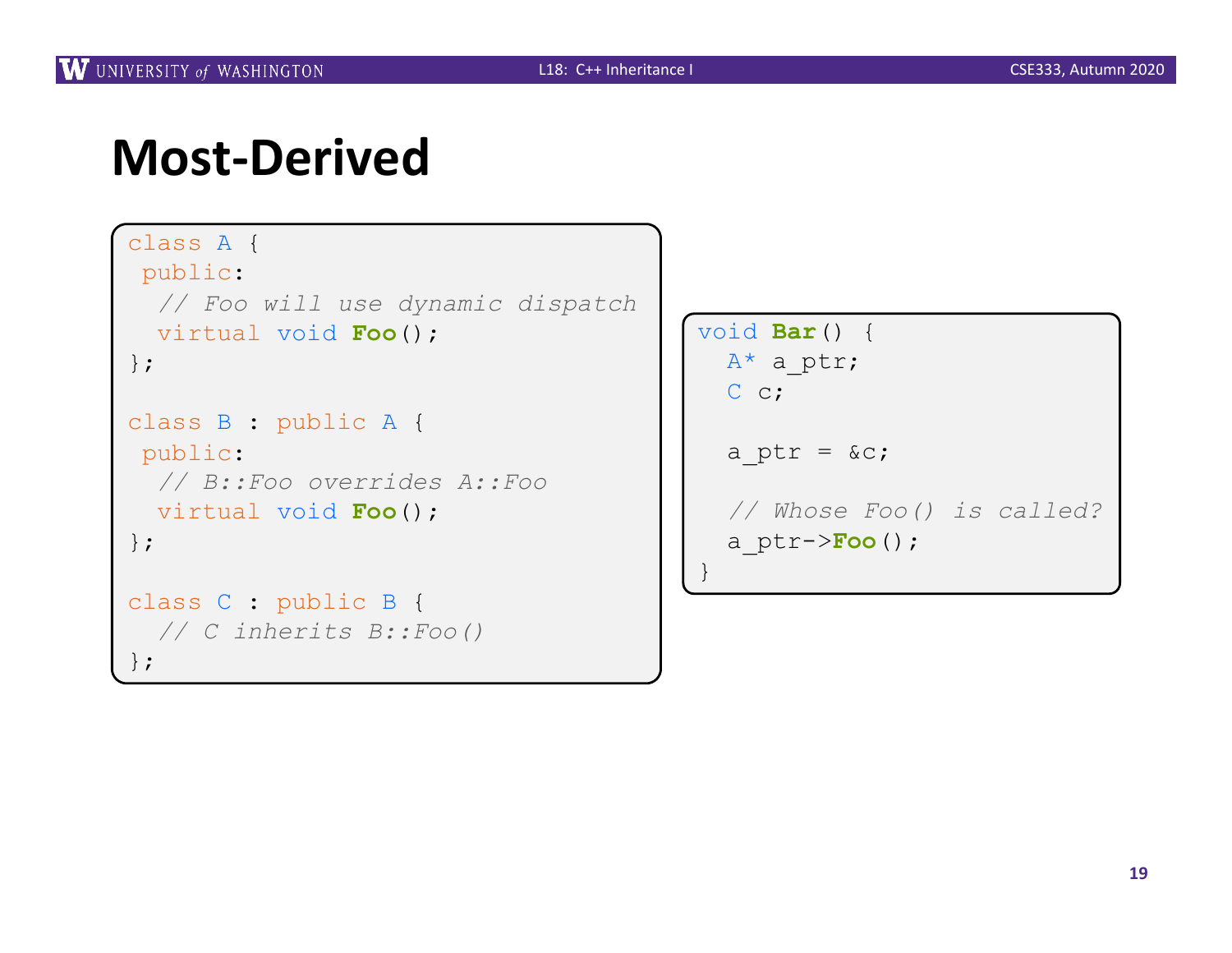class A {

# **Your Turn!**

| $\triangleleft$ Which <b>Foo</b> () is called? |                |                                                 | class A {<br>public:                                             |
|------------------------------------------------|----------------|-------------------------------------------------|------------------------------------------------------------------|
|                                                |                |                                                 | virtual void Foo();<br>$\}$ ;                                    |
| Q1                                             | Q <sub>2</sub> | void $Bar() \{$                                 | class B : public A {                                             |
| A                                              | A              | $A^*$ a ptr;                                    | public:                                                          |
| B                                              | B              | $C_{c}$<br>$E$ e;                               | virtual void Foo();<br>$\}$ ;                                    |
|                                                |                | // Q1:                                          | class C : public B {                                             |
|                                                |                | a ptr = $\&c$ ;<br>a $ptr->Foo()$ ;             | $\}$ ;<br>class D : public C {                                   |
|                                                |                | $//$ Q2:<br>a ptr = $\&e$ ;<br>a $ptr->Foo()$ ; | public:<br>virtual void Foo();<br>$\}$ ;<br>class E : public C { |

};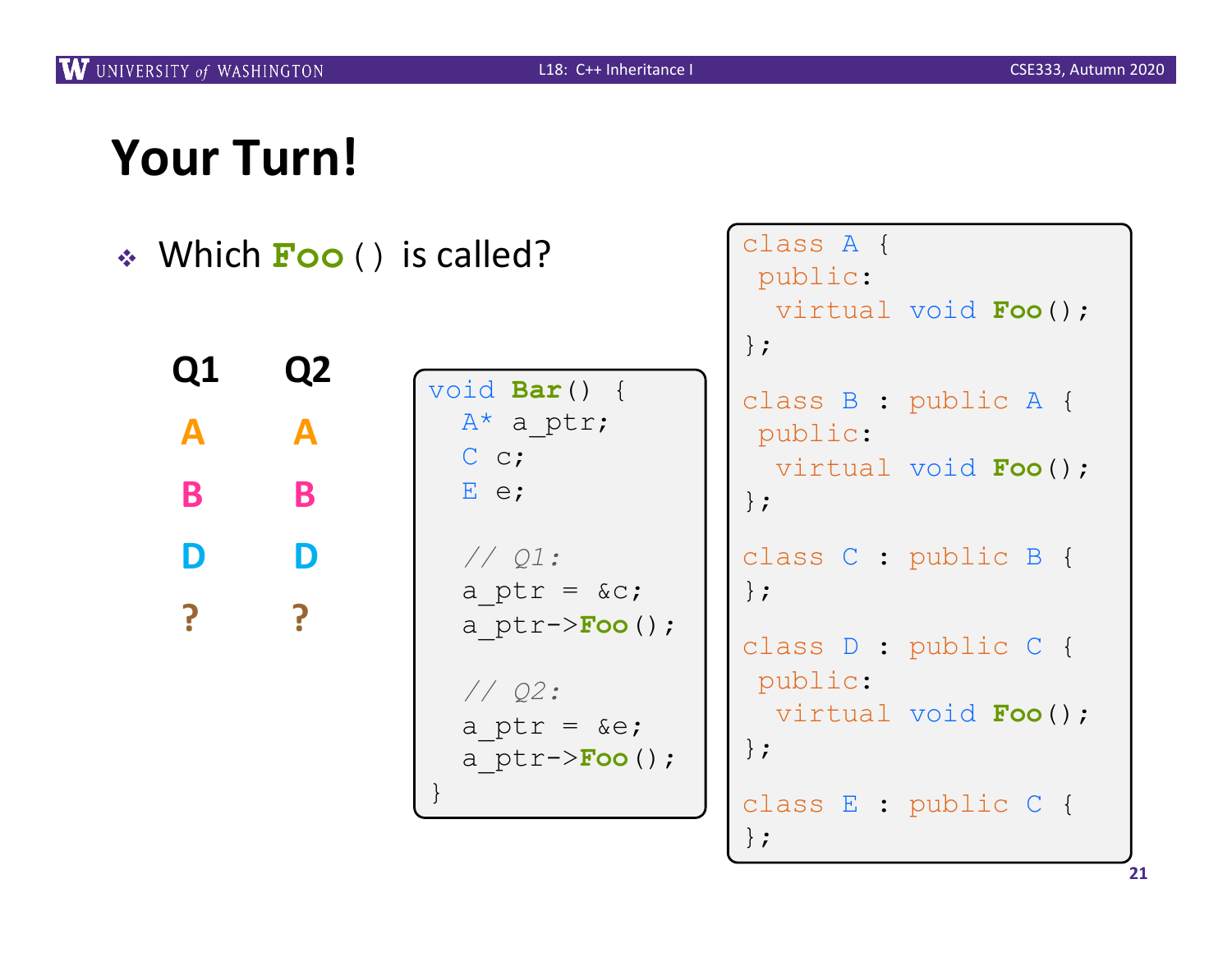# **How Can This Possibly Work?**

- **Example is The compiler produces** Stock.of **rom** *just* Stock.cc
	- **EXTE It doesn't know that DividendStock exists during this process**
	- $\blacksquare$  So then how does the emitted code know to call Stock::**GetMarketValue**() or DividendStock::**GetMarketValue**()

or something else that might not exist yet?

• *Function pointers*

#### Stock.h

```
virtual double Stock::GetMarketValue() const;
virtual double Stock::GetProfit() const;
```

```
double Stock::GetMarketValue() const {
 return get_shares() * get_share_price();
}
double Stock::GetProfit() const {
 return GetMarketValue() – GetCost();
} Stock.cc
```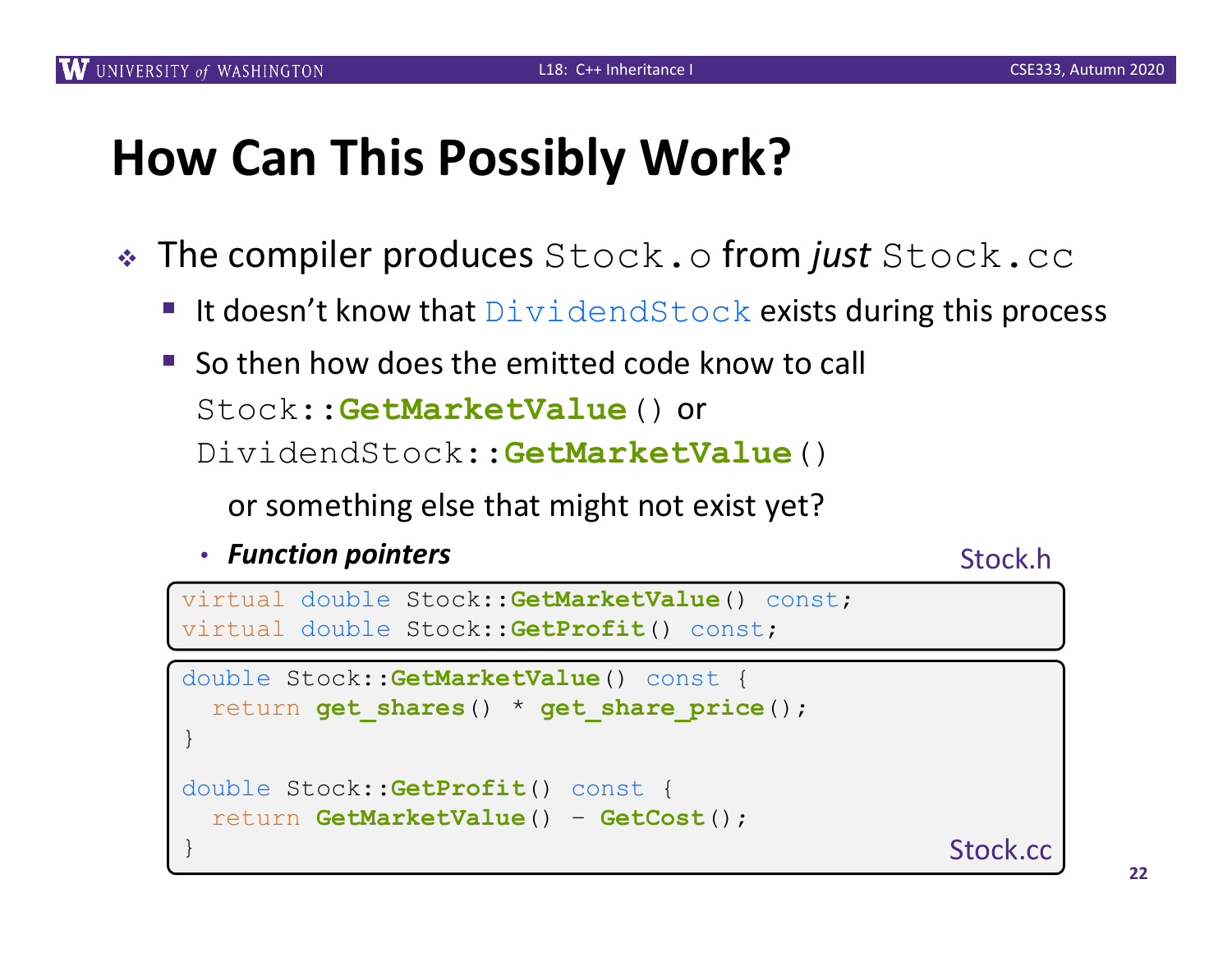## **vtables and the vptr**

- ∗ If a class contains *any* virtual methods, the compiler emits:
	- § A (single) virtual function table (vtable) for *the class*
		- Contains a function pointer for each virtual method in the class
		- The pointers in the vtable point to the most-derived function for that class
	- A virtual table pointer (vptr) for *each object instance* 
		- A pointer to a virtual table as a "hidden" member variable
		- When the object's constructor is invoked, the vptr is initialized to point to the vtable for the newly constructed object's class
		- Thus, the vptr "remembers" what class the object is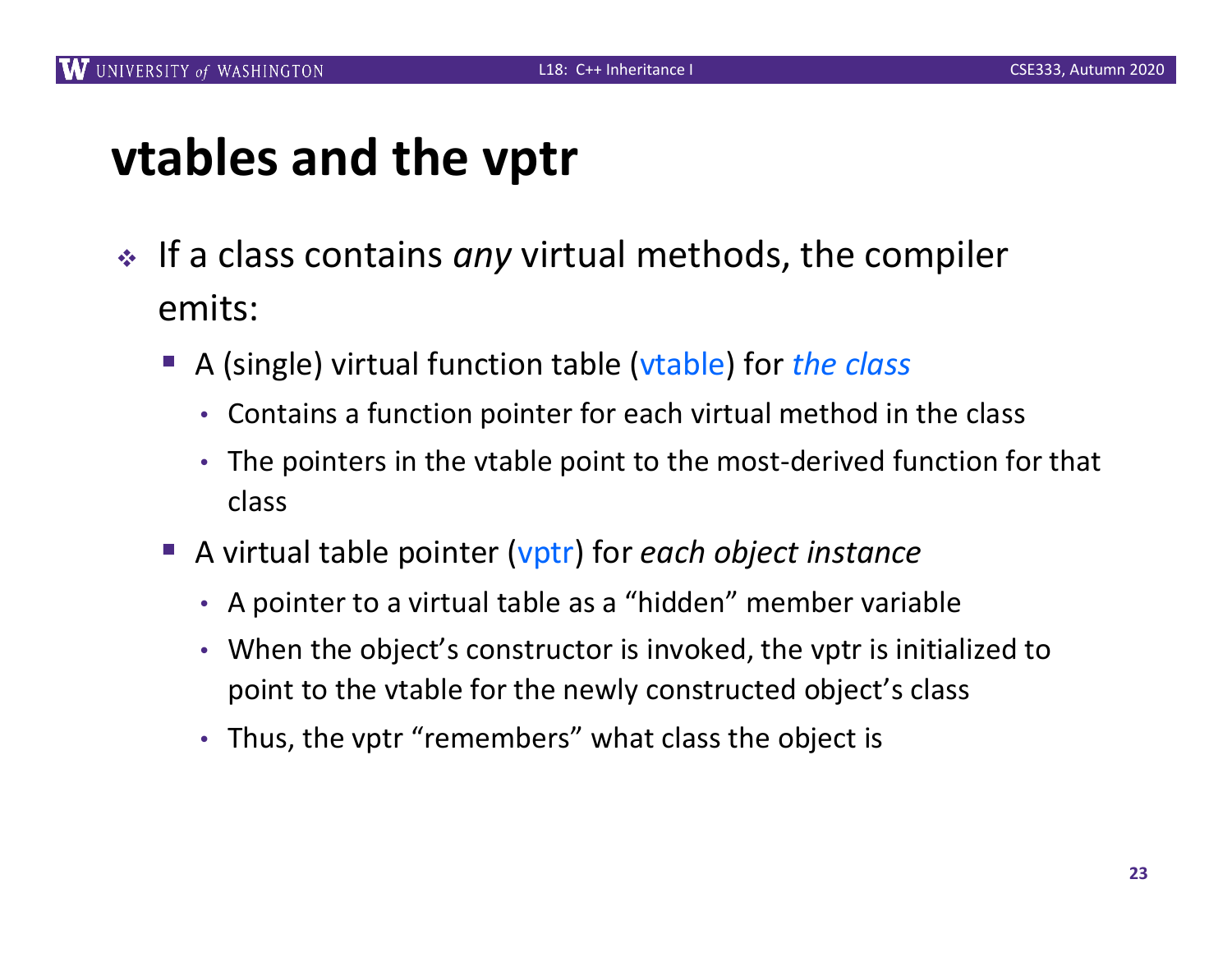# **vtable/vptr Example**

```
class Base {
public:
 virtual void f1();
 virtual void f2();
};
class Der1 : public Base {
public:
 virtual void f1();
};
class Der2 : public Base {
public:
 virtual void f2();
};
```

```
Base b;
Der1 d1;
Der2 d2;
Base* b0ptr = &\&b;
Base* b1ptr = \&d1;Base* b2ptr = \delta d2;b0ptr->f1(); // Base::f1()
b0ptr->f2(); // Base::f2()
b1ptr->f1(); // Der1::f1()
b1ptr->f2(); // Base::f2()
d2.f1(); // Base::f1()
b2ptr->f1(); // Base::f1()
b2ptr->f2(); // Der2::f2()
```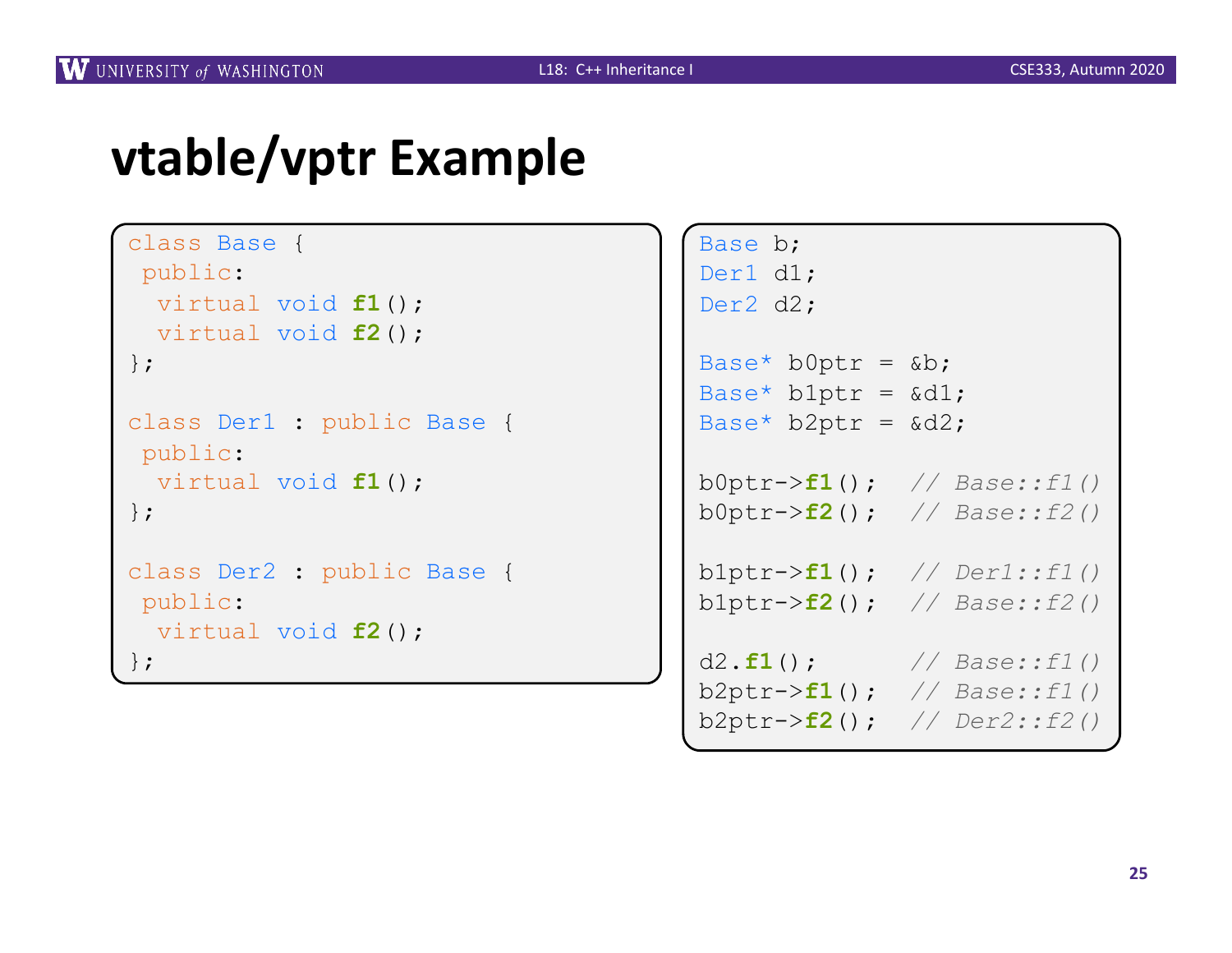# **vtable/vptr Example**

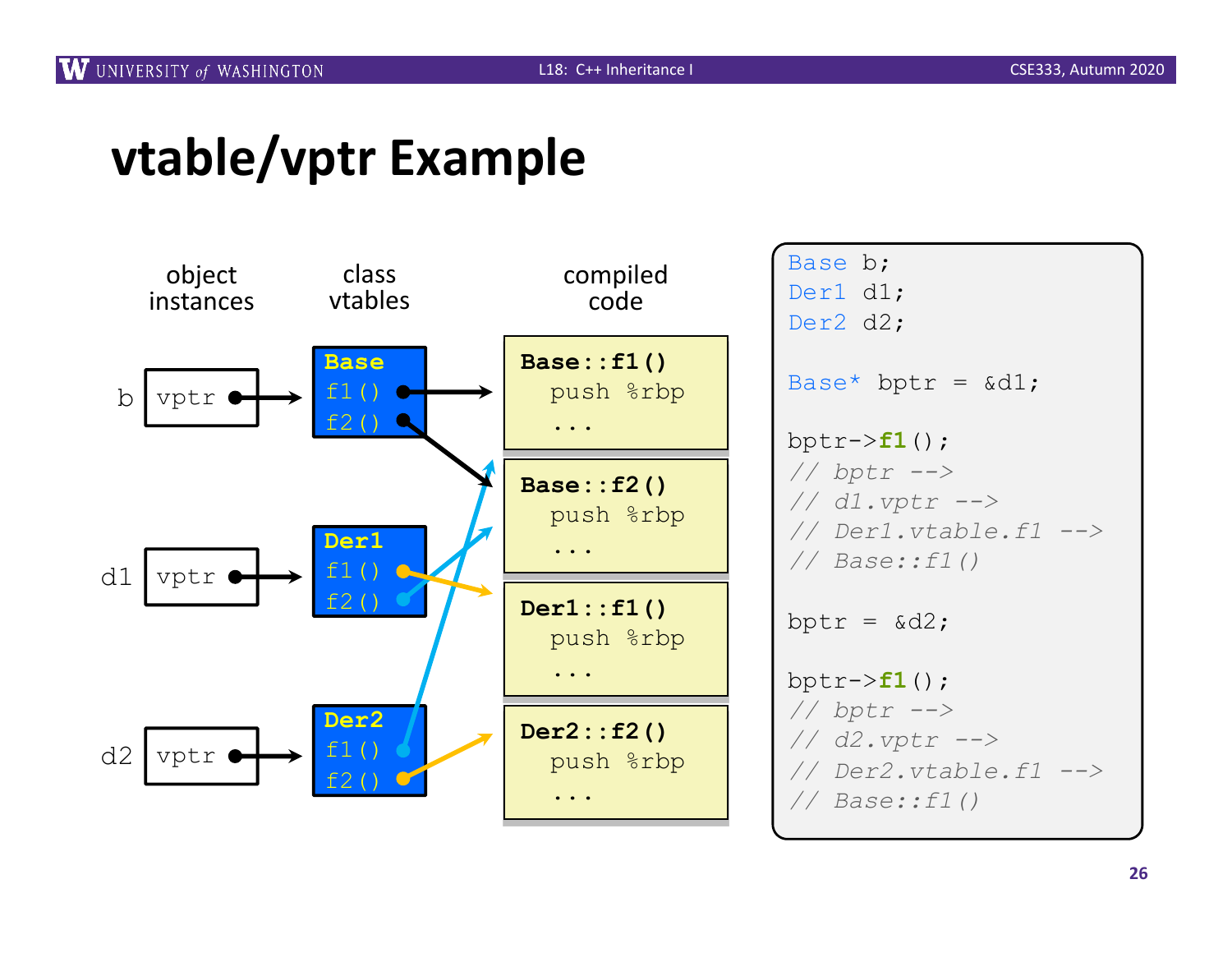# **Let's Look at Some Actual Code**

- $\cdot$  Let's examine the following code using objdump
	- § g++ -g -o vtable vtable.cc
	- § objdump -CDS vtable > vtable.d

```
vtable.cc
```

```
class Base {
 public:
 virtual void f1();
 virtual void f2();
};
class Der1 : public Base {
public:
 virtual void f1();
};
int main(int argc, char** argv) {
  Der1 d1;
  d1.f1();
 Base* bptr = \&d1;bptr->f1();
}
```